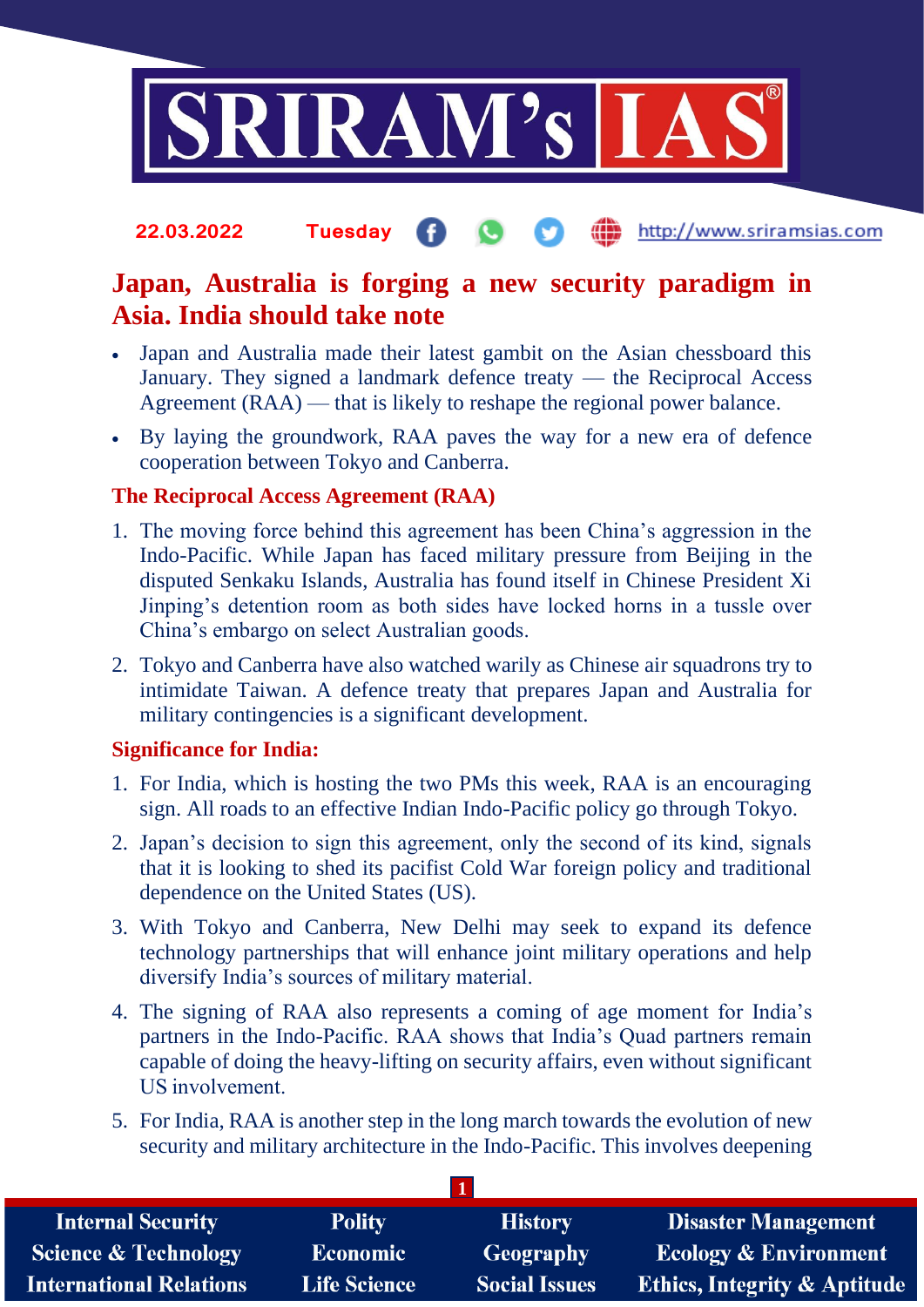

#### http://www.sriramsias.com **22.03.2022 Tuesday**

defence ties among Quad nations and shoring up players vulnerable to Chinese pressure in Southeast Asia, such as Vietnam and the Philippines.

#### **Concerns:**

- 1. Some may worry that India is increasingly looking like the odd one out as the US, Japan and Australia draw closer.
- 2. The RAA, following closely on the heels of the AUKUS, may raise some awkward questions about how India fits into a deepening military relationship among three nations that have cooperated closely since the days of the Cold War.
- 3. Such worry is premature. India's security ties with its Quad partners have only taken off in the last decade. In that period, progress has been rapid and substantial by any measure: High-level officials and political leaders meet frequently, military exercises are regular and security ties enjoy a high degree of domestic political support.
- 4. By contrast, Japan and Australia have been part of the US-led alliance system in Asia since the conclusion of World War II. Landmark agreements like AUKUS and RAA are as much a function of trust and successful cooperation over a period of time as they are of military compatibility.

### **Way Forward for India:**

- 1. To take relations to the next level, New Delhi will have to make some muchneeded changes. For example, India's troubled defence acquisition process continues to baffle observers while attempted improvements have been incremental.
- 2. An agreement like RAA would also tax New Delhi's limited bureaucratic capacity. As their military ties deepened, Tokyo established a separate Japan-Australia Defence Cooperation Office just to handle its security relationship with Canberra.
- 3. Should India wish to draw closer to its Quad partners, bolstering its understaffed diplomatic corps and ensuring bureaucratic follow-through on high-level political commitments will be the way forward.

| <b>Internal Security</b>        | <b>Polity</b>       | <b>History</b>       | <b>Disaster Management</b>              |  |
|---------------------------------|---------------------|----------------------|-----------------------------------------|--|
| <b>Science &amp; Technology</b> | <b>Economic</b>     | <b>Geography</b>     | <b>Ecology &amp; Environment</b>        |  |
| <b>International Relations</b>  | <b>Life Science</b> | <b>Social Issues</b> | <b>Ethics, Integrity &amp; Aptitude</b> |  |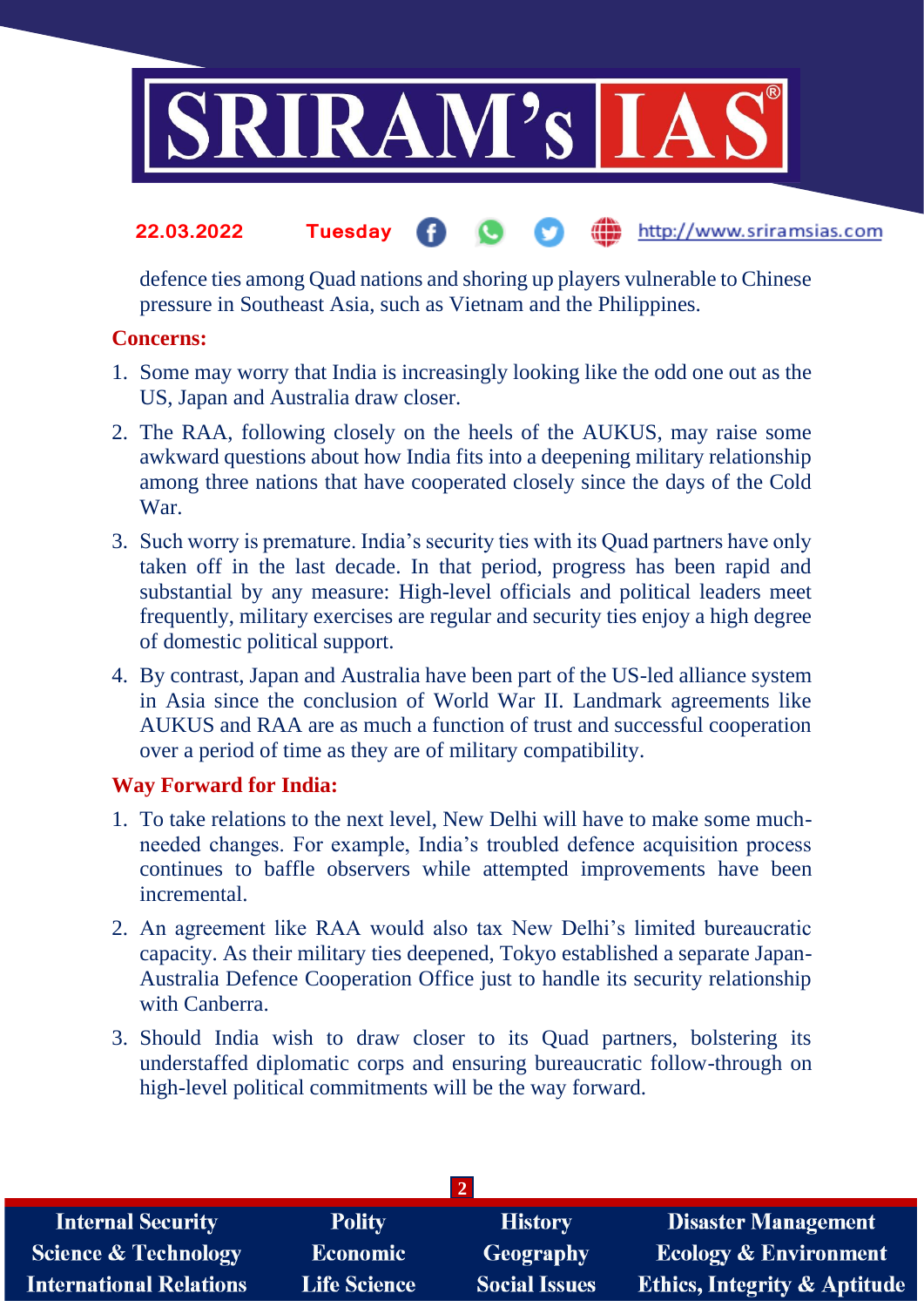

#### http://www.sriramsias.com **22.03.2022 Tuesday**

# **Groundwater: India is on the right preservation path**

- India has 16% of the world's population, but only 4% of its freshwater resources. Given our existing consumption patterns, including rampant groundwater extraction, estimates suggest that by 2030, we will only have half of the water we need.
- While the technology to commercially produce freshwater from the oceans or out of the atmosphere is not yet entirely viable, a crisis of this magnitude does require sustained investment in innovation and technology to improve the management efficiency of our water resources.
- Fortunately, there is growing evidence that India is on the path to giving water the priority it deserves.

#### **Usage of water:**

- Nearly 80% of our freshwater resources are used for agriculture, about 8% in industries, and about 6% for domestic usage.
- With over 50% of our population dependent on agriculture, farming, and horticulture, depletion of water supply could potentially threaten the nation's food security.

## **Innovative water conservation projects:**

In such a scenario, spotting, supporting, and scaling up some of the promising innovations at the grassroots level can be a viable strategy for the country.

### **A. National Project on Aquifer Management (NAQUIM)**

- 1. Take for example the government's National Project on Aquifer Management (NAQUIM), which aims to provide comprehensive and realistic information on groundwater resources in different hydrogeological settings in real-time.
- 2. This can help prepare, implement, and monitor the efficacy of various management interventions, which, in turn, can help achieve drinking water security, improved irrigation facilities and sustainability in water resources development.

| <b>Internal Security</b>        | <b>Polity</b>       | <b>History</b>       | Disaster Management                     |  |
|---------------------------------|---------------------|----------------------|-----------------------------------------|--|
| <b>Science &amp; Technology</b> | <b>Economic</b>     | Geography            | <b>Ecology &amp; Environment</b>        |  |
| <b>International Relations</b>  | <b>Life Science</b> | <b>Social Issues</b> | <b>Ethics, Integrity &amp; Aptitude</b> |  |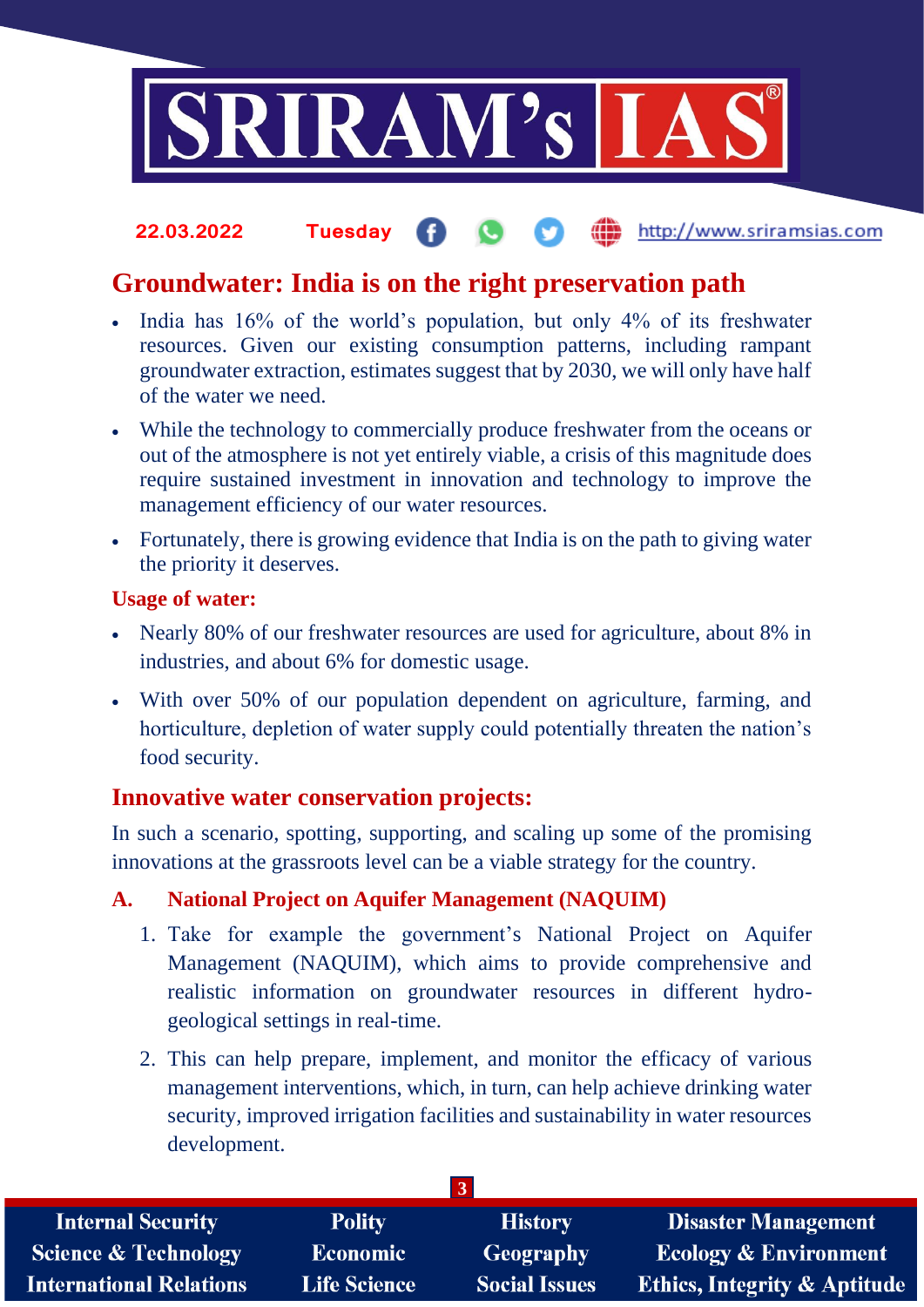

#### the http://www.sriramsias.com **22.03.2022 Tuesday**

## **B. The Kaleshwaram Lift Irrigation Project:**

- 1. The Kaleshwaram Lift Irrigation Project on the Godavari in Telangana is the world's largest and India's first multi-purpose, multi-stage lift irrigation project with an IT-enabled water management system being used for full-scale irrigation.
- 2. The state government has deployed a decision-support system with a real-time assessment of water availability, demand and inflow forecast to provide planning and operational schedules for pumps and reservoirs.
- 3. The system automatically determines the pump operations and executes irrigation without human intervention.
- 4. The project has increased the irrigated area by 2,251 hectares (total irrigation potential of 7,38,851 hectares) and has enabled farmers to reap multiple crops with a year-round supply of water as against dependence on rain.

### **C. Pusa's Hydrogel:**

Another interesting innovation is the Indian Agricultural Research Institute's Pusa hydrogel – a biodegradable cellulose-based hydrogel that absorbs water 300 times its size. During water-less or drought conditions, it helps plant roots use the water it has retained.

### **D. India-Israel Collaboration:**

- 1. A public-private partnership between the Karnataka government, an Israeli irrigation company for technical assistance, and an Indian engineering company for implementation is Asia's largest community irrigation project that provides water to 7,000 smallholder farmers across 22 communities through a cylinder installed in their farms.
- 2. Farmers can mix their fertilisers and pesticides in the same cylinder, helping eliminate water wastage. The technology used also purifies the wastewater flowing back into the Krishna river.

### **E. Precision-irrigation solutions**

1. Several start-ups have developed precision-irrigation solutions that provide predictive insights to farmers on the optimal watering for crops based on seasons, soil type and crop growth phase.

| <b>Polity</b>       | <b>History</b>       | <b>Disaster Management</b>              |  |  |
|---------------------|----------------------|-----------------------------------------|--|--|
| <b>Economic</b>     | Geography            | <b>Ecology &amp; Environment</b>        |  |  |
| <b>Life Science</b> | <b>Social Issues</b> | <b>Ethics, Integrity &amp; Aptitude</b> |  |  |
|                     |                      |                                         |  |  |